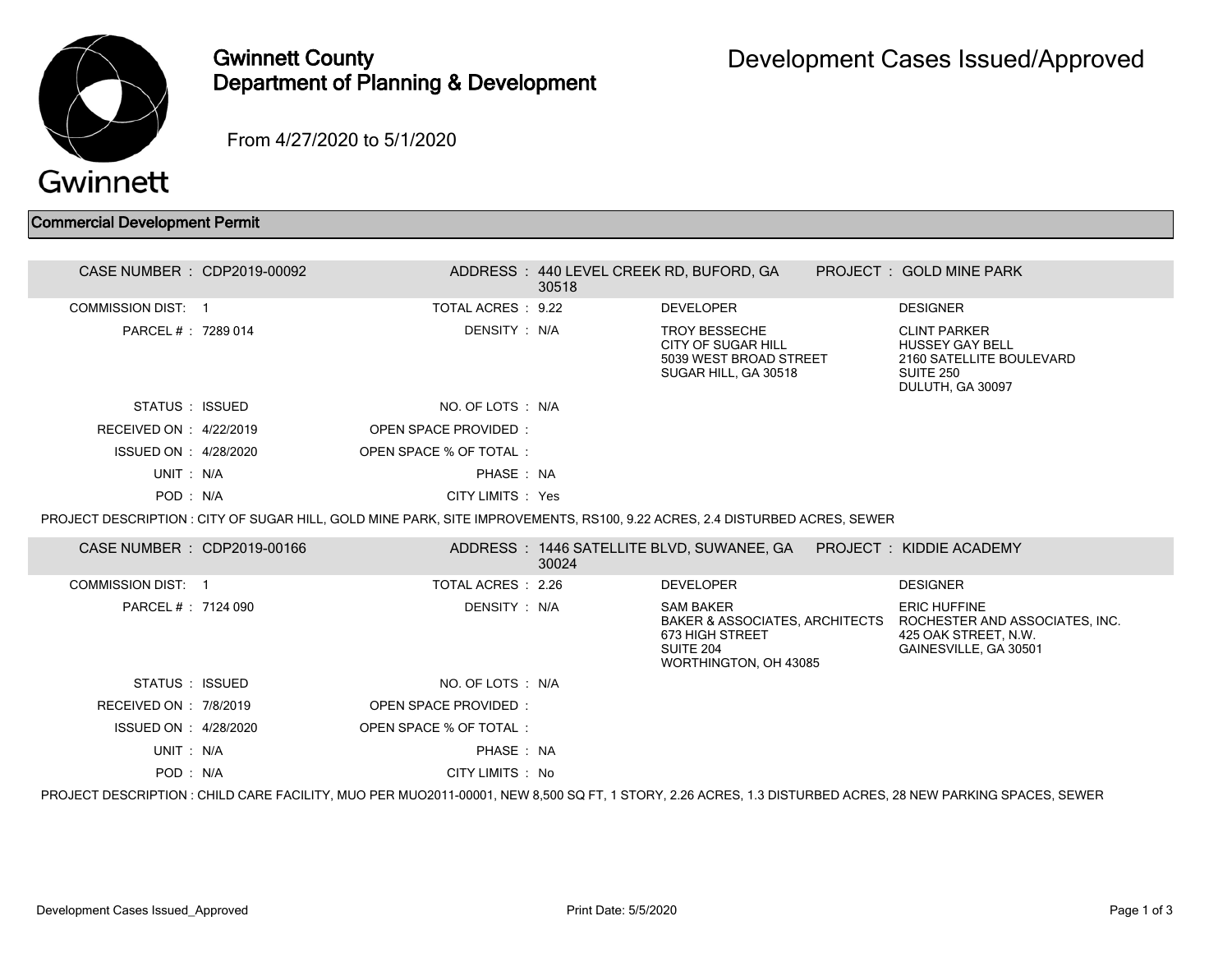| CASE NUMBER : CDP2019-00273 |                             | GA 30519                                                            | ADDRESS: 3655 SARDIS CHURCH RD, BUFORD,                                                                                 | PROJECT: GC SCHOOL (SECKINGER HIGH<br>SCHOOL)                                                                                                                        |
|-----------------------------|-----------------------------|---------------------------------------------------------------------|-------------------------------------------------------------------------------------------------------------------------|----------------------------------------------------------------------------------------------------------------------------------------------------------------------|
| <b>COMMISSION DIST: 3</b>   | TOTAL ACRES : 85.66         |                                                                     | <b>DEVELOPER</b>                                                                                                        | <b>DESIGNER</b>                                                                                                                                                      |
| PARCEL #: 1001 020          | DENSITY: N/A                |                                                                     | <b>CAREY BELL</b><br><b>GWINNETT COUNTY BOARD OF</b><br><b>EDUCATION</b><br>437 OLD PEACHTREE ROAD<br>SUWANEE, GA 30024 | STEVE A. DUREN<br>MCFARLAND-DYER & ASSOCIATES, INC.<br>4174 SILVER PEAK PARKWAY<br>SUWANEE, GA 30024                                                                 |
| STATUS : ISSUED             | NO. OF LOTS : N/A           |                                                                     |                                                                                                                         |                                                                                                                                                                      |
| RECEIVED ON : 12/9/2019     | <b>OPEN SPACE PROVIDED:</b> |                                                                     |                                                                                                                         |                                                                                                                                                                      |
| ISSUED ON : 4/30/2020       | OPEN SPACE % OF TOTAL:      |                                                                     |                                                                                                                         |                                                                                                                                                                      |
| UNIT: N/A                   | PHASE: BA                   |                                                                     |                                                                                                                         |                                                                                                                                                                      |
| POD: N/A                    | CITY LIMITS : No            |                                                                     |                                                                                                                         |                                                                                                                                                                      |
| NEW PARKING SPACES, SEWER   |                             |                                                                     |                                                                                                                         | PROJECT DESCRIPTION : GC SCHOOL (SECKINGER HIGH SCHOOL), R-SR, NEW 490,000 SQ FT, 4 STORY, NEW 15,500 SQ FT, 1 STORY, 85.663 SQ FT ACRES, 47.38 DISTURBED ACRES, 750 |
| CASE NUMBER : CDP2019-00278 |                             | ADDRESS: 5450 PEACHTREE PKWY STE 2A,<br>PEACHTREE CORNERS, GA 30092 |                                                                                                                         | <b>PROJECT : MILLER'S ALE HOUSE</b>                                                                                                                                  |
| COMMISSION DIST: 2          | TOTAL ACRES : 9.82          |                                                                     | <b>DEVELOPER</b>                                                                                                        | <b>DESIGNER</b>                                                                                                                                                      |
| PARCEL # : 6302 008         | DENSITY : N/A               |                                                                     | RAFAEL SALDAMANDO<br>STERLING ORGANIZATION<br><b>302 DATURA STREET</b><br>SUITE 100<br>WEST PALM BEACH, FL 33401        | <b>GREG TOLAN</b><br>PAULSON MITCHELL, INC.<br>85-A MILL STREET<br>SUITE 200<br>ROSWELL, GA 300754955                                                                |
| STATUS : ISSUED             | NO. OF LOTS : N/A           |                                                                     |                                                                                                                         |                                                                                                                                                                      |
| RECEIVED ON : 12/10/2019    | OPEN SPACE PROVIDED:        |                                                                     |                                                                                                                         |                                                                                                                                                                      |
| ISSUED ON : 5/1/2020        | OPEN SPACE % OF TOTAL :     |                                                                     |                                                                                                                         |                                                                                                                                                                      |
| UNIT: N/A                   | PHASE: NA                   |                                                                     |                                                                                                                         |                                                                                                                                                                      |
| POD: N/A                    | CITY LIMITS : Yes           |                                                                     |                                                                                                                         |                                                                                                                                                                      |
| <b>SPACES, SEWER</b>        |                             |                                                                     |                                                                                                                         | PROJECT DESCRIPTION : CITY OF PEACHTREE CORNERS, MILLER'S ALE HOUSE, C-2 PER REZ1983-00025, NEW 7,149 SQ FT, 2 STORY, 9.82 ACRES, 1.5 ACRES DISTURBED, 48 PARKING    |
| CASE NUMBER : CDP2020-00021 |                             | ADDRESS: 418 TRICKUM HILL DR,<br>LAWRENCEVILLE, GA 30044            |                                                                                                                         | PROJECT : TRICKUM HILL                                                                                                                                               |
| COMMISSION DIST: 4          | TOTAL ACRES: 2.00           |                                                                     | <b>DEVELOPER</b>                                                                                                        | <b>DESIGNER</b>                                                                                                                                                      |
| PARCEL # : 5084 001         | DENSITY : N/A               |                                                                     | <b>JEFF HILL</b><br>RESI-BUILT, LLC<br>3630 PEACHTREE ROAD, N.E.<br><b>SUITE 1500</b><br>ATLANTA, GA 30326              | <b>TYLER AHRENS</b><br>AHRENS DESIGN GROUP<br><b>164 FULTON WAY</b><br>ATLANTA, GA 30312                                                                             |
| STATUS : ISSUED             | NO. OF LOTS: N/A            |                                                                     |                                                                                                                         |                                                                                                                                                                      |
| RECEIVED ON : 2/6/2020      | <b>OPEN SPACE PROVIDED:</b> |                                                                     |                                                                                                                         |                                                                                                                                                                      |

ISSUED ON : 4/30/2020 OPEN SPACE % OF TOTAL :

UNIT : N/A PHASE : NA

POD : N/A CITY LIMITS : No

PROJECT DESCRIPTION : AMENITY AREA, R-TH PER RZM2018-00006, 2.0 ACRES, 0.5 DISTURBED ACRES, 18 NEW PARKING SPACES, SEWER